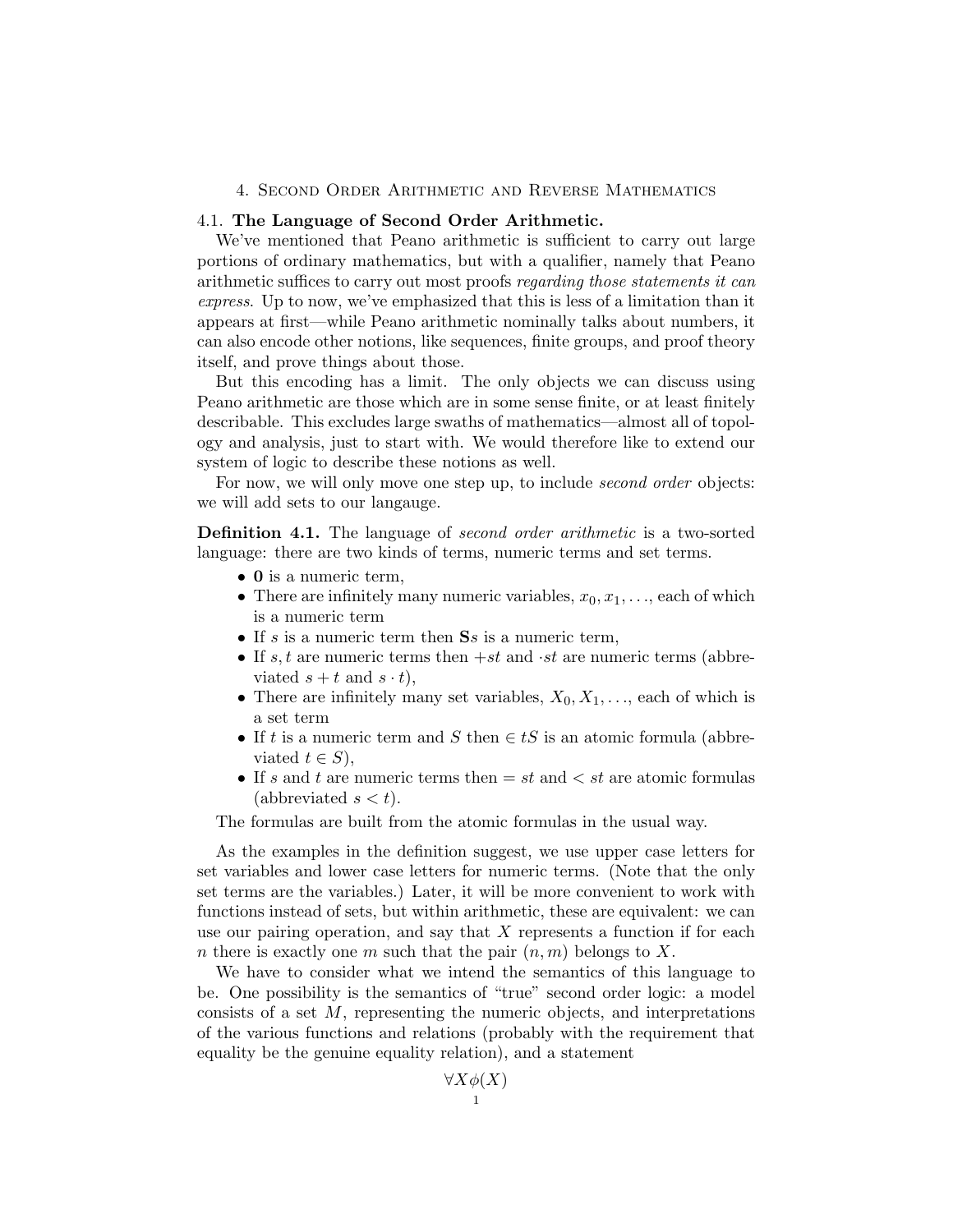is satisfied by the model if for every possible subset of  $M$ , the corresponding statement holds.

"True" second order logic has no corresponding proof system. An easy way to see this is to observe that it has no compactness theorem. For example, the only model (up to isomorphism) of Peano arithmetic together with the second order induction axiom

$$
\forall X (\mathbf{0} \in X \land \forall x (x \in X \to \mathbf{S}x \in X) \to \forall x \, x \in X).
$$

is the standard model N. This is easily seen: any model of Peano arithmetic has an initial segment isomorphic to  $\mathbb{N}$ ; applying the induction axiom to this set, we see that it must be the whole of the model.

Consequently, this is not a very useful approach. An alternative semantics is to treat this as an ordinary two-sorted first order language: a model  $\mathfrak{M}$ consists of two sets,  $M$  and  $M'$ , where the elements of  $M$  are interpreted as "numbers" and the elements of  $M'$  are interpreted as "sets". There is no obligation for  $M'$  to actually consist of subsets of  $M$ , but we have an interpretation of  $\in$ , and we may associate each element S of M' with  ${m \in M \mid \mathfrak{M} \models m \in S}.$  Importantly, M' need not include all possible subsets of M. In particular, we can obtain nonstandard models of the second order induction axiom by making sure to only include those sets which do satisfy induction—and just leaving out the ones which don't.

In terms of proof theory, this means we simply treat the language of second order arithmetic as an ordinary first order language. In order to get any mileage out of the new content, though, we need axioms which state that there are any sets at all. We will only work in theories which have comprehension axioms, which typically have the form

$$
\exists X \forall x (x \in X \leftrightarrow \phi(x))
$$

where X does not appear free in the formula  $\phi$ .

From here on, this will be our convention. In particular, whenever we use terms like "second order" or "higher order", we should remember that we are still within the confines of first order logic, and are referring only to the intended interpretation.

## 4.2.  $\mathbf{Z}_2$ .

**Definition 4.2.**  $\mathbf{Z}_2$ , the theory of full second order arithmetic consists of:

- The axioms  $P^-$ ,
- The second order induction axiom

$$
\forall X (\mathbf{0} \in X \land \forall x (x \in X \to \mathbf{S}x \in X) \to \forall x \, x \in X),
$$

• The comprehension axiom

$$
\exists X \forall x (x \in X \leftrightarrow \phi(x))
$$

for each formula  $\phi$  where X does not appear free.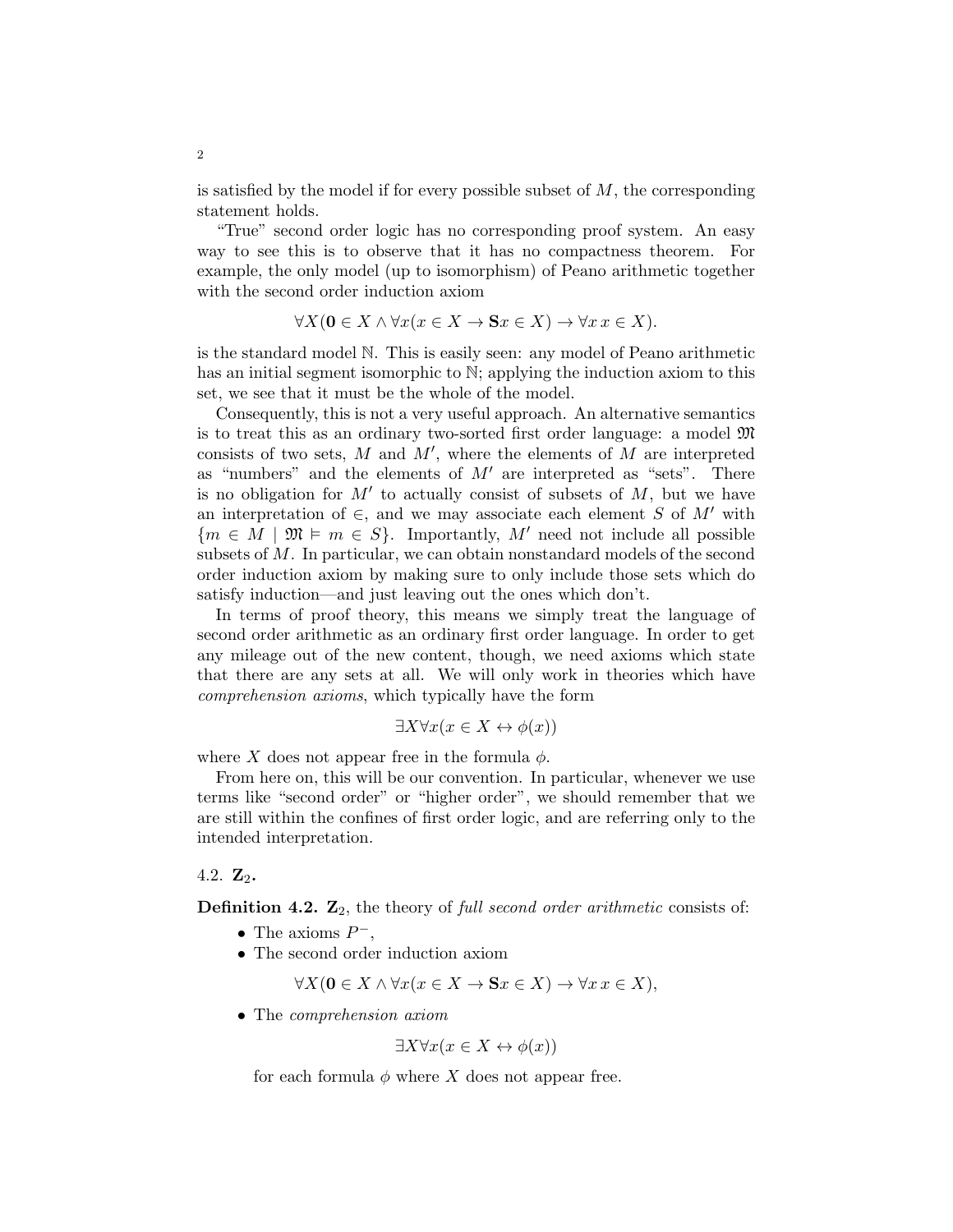$\mathbb{Z}_2$  is sometimes called the theory of analysis, in contrast to  $\mathbf{PA}$  as the theory of arithmetic, because  $\mathbb{Z}_2$  can talk about real numbers in a coherent way.

First, we need to talk about integers and rational numbers. For the moment, let us simply consider coding in N, ignoring any issues of provability or first order logic. We can encode the integers in a standard way: by an element of  $\mathbb{Z}$ , we mean an element of N viewed as a pair  $(n, m)$ , taken to represent  $n - m$ . Each integer has many representatives under this scheme, so we write  $(n,m) \equiv_{\mathbb{Z}} (n',m')$  if  $n+m' = n'+m$ . We can define the standard operations on the integers in a natural way:  $-(n, m) = (m, n)$ ,  $(n, m) + (n', m') = (n+n', m+m'), (n, m) \cdot (n', m') = (nn' + mm', nm' + mn').$ All these operations are of course well-defined on Z—they map different representations of the same integer to representations of the same integer.

We can then represent the rationals  $\mathbb Q$  by pairs of integers  $(a, b)$  with  $b > 0$ :  $(a, b)$  represents  $a/b$ . Then  $(a, b) \equiv_{\mathbb{Q}} (c, d)$  if  $ad = bc$ . (Of course, equality here means  $\equiv_{\mathbb{Z}}$ .) Again, addition, multiplication, and so on can be defined on these representations in a natural way.

Now we observe that all the relevant definitions can be written down using first order arithmetic, and their properties can all be proven in PA (and even, as will be convenient later,  $I\Sigma_1$ ). Formally, what we mean by this is that ordinary statements about the integers and the rationals can be unfolded into (much more complicated) statements in the language of PA. We give one example; fix formulas  $\rho_1(z, x)$  and  $\rho_2(z, y)$  which will both hold exactly when z is the pair  $(x, y)$ ; formally, we should be able to deduce the formulas:

- $\forall x, y \exists z \rho_1(z, x) \land \rho_2(z, y),$
- $\forall z \forall x, x' (\rho_1(z, x) \land \rho_1(z, x') \rightarrow x = x'),$
- $\forall z \forall y, y'(\rho_2(z, y) \land \rho_2(z, y') \rightarrow y = y').$

Then the statement that addition on integers is commutative,

$$
\forall s \in \mathbb{Z} \forall t \in \mathbb{Z} (s +_{\mathbb{Z}} t =_{\mathbb{Z}} t +_{\mathbb{Z}} s)
$$

becomes

$$
\forall s \forall t \forall n, m, m', n'(\rho_1(s, n) \land \rho_2(s, m) \land \rho_1(t, n') \land \rho_2(t, m') \rightarrow
$$

$$
(n + n') + (m' + m) = (n' + n) + (m + m')).
$$

Here the first part—the conjunction on the  $\rho$ —gives us a representation of s, t as pairs, and checks that s, t really do count as integers (that is, are actually pairs of natural numbers); formally, this is the translation of the restriction of the quantification to be over the integers. The term  $s+\gamma t$  then translates to  $(n + n', m + m')$  while  $t + z$  s translates to  $(n' + n, m' + m)$ , and then the formula stating that the terms are equal is the right side of the implication.

To talk about real numbers, we'll need to use sets. There are two standard ways of defining the real numbers from the rationals: as Dedekind cuts, and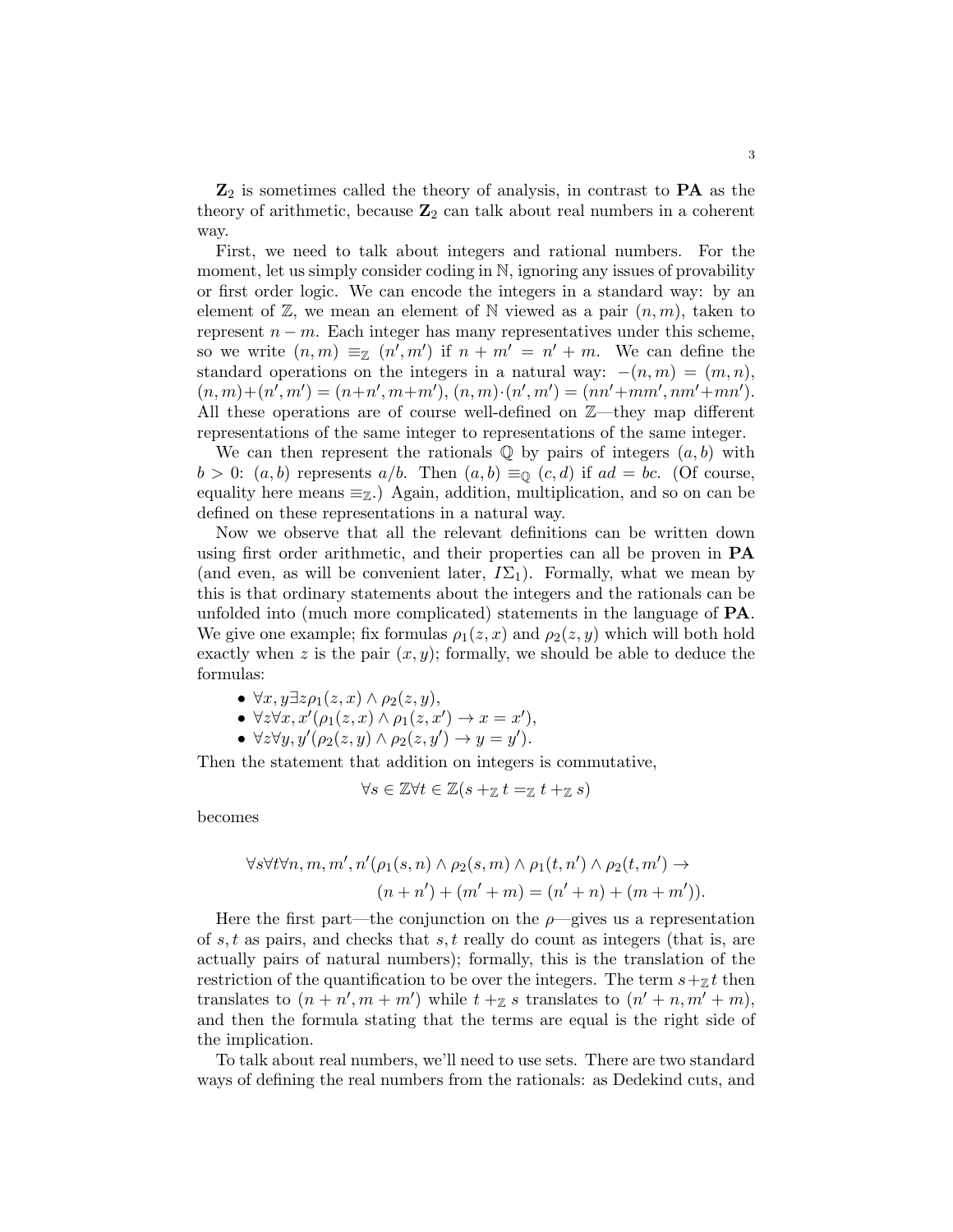as Cauchy sequences. For technical reasons, the latter is more convenient for us.

**Definition 4.3.** In second order arithmetic, we say a set  $R$  is a function on a set D if for every  $x \in D$  there is exactly one y such that  $(x, y) \in R$ . We say a set R is a *infinite sequence* if for every x there is exactly one y such that  $(x, y) \in R$ . We often write  $R = \langle m_n \rangle$  where for each n,  $m_n$  is the number with  $(n, m_n) \in R$ .

In second order arithmetic, a real number is a sequence of rational numbers  $\langle q_n \rangle$  such that

$$
\forall q \in \mathbb{Q}(q > 0 \to \exists m \forall n (m < n \to |q_m - q_n| < q)),
$$

It requires some unfolding, but we emphasize that this is a formula in second order arithmetic. As with integers and rationals, two different sets can encode the same real number, but we can write down formulas indicating when two real numbers are equal, when one is larger than the other, how to add real numbers, and so on.

Note that  $\mathbb{Z}_2$  does not prove that "arbitrary" real numbers exist (whatever that means). Rather, if we want to work with a real number, we have to prove, within  $\mathbb{Z}_2$ , that a corresponding representation exists. It is easy to show that each rational number gives the corresponding real number—take  $\langle q \rangle$ . Further, all real numbers with "easy" descriptions exist. For instance,  $\langle q \rangle$ . Further, an real numbers with easy descriptions exist. For instance, to encode  $\sqrt{2}$  we can take  $q_n$  to be the largest rational of the form  $m/10^n$ such that  $(m/10^n)^2 < 2$  (in other words,  $q_n$  is the first  $n+1$  digits of the such that  $(m/10^{\circ})^2 < 2$  (<br>decimal expansion of  $\sqrt{2}$ ).

Similar coding efforts suffice to code most countable objects—countable groups, for instance—and further, are sufficient to discuss most separable domains (that is, situations where a countable subset is "dense" in some way). Furthermore, the theory  $\mathbb{Z}_2$  is very strong; it suffices to prove almost any theorem it can state which has been proven in the mathematics literature. However second order arithmetic cannot state everything—for instance, it still can't express statements about genuinely uncountable mathematics, including things like set theory and portions of abstract analysis—and there are statements (all known examples coming from logic) which can be stated in second order arithmetic but are independent of  $\mathbb{Z}_2$ .

There is a natural stratification of formulas in second order arithmetic similar to the one in first order arithmetic.

**Definition 4.4.** The  $\Delta_0^0$  formulas are those in which all quantifiers over numeric variables are bounded and there are no quantifiers over set variables.  $\Sigma_0^0$  and  $\Pi_0^0$  are alternate names for  $\Delta_0^0$ .

The  $\Sigma_{n+1}^0$  formulas are formulas of the form

 $\exists x \phi$ 

(possibly with a block of several existential quantifiers) where  $\phi$  is  $\Pi_n^0$ .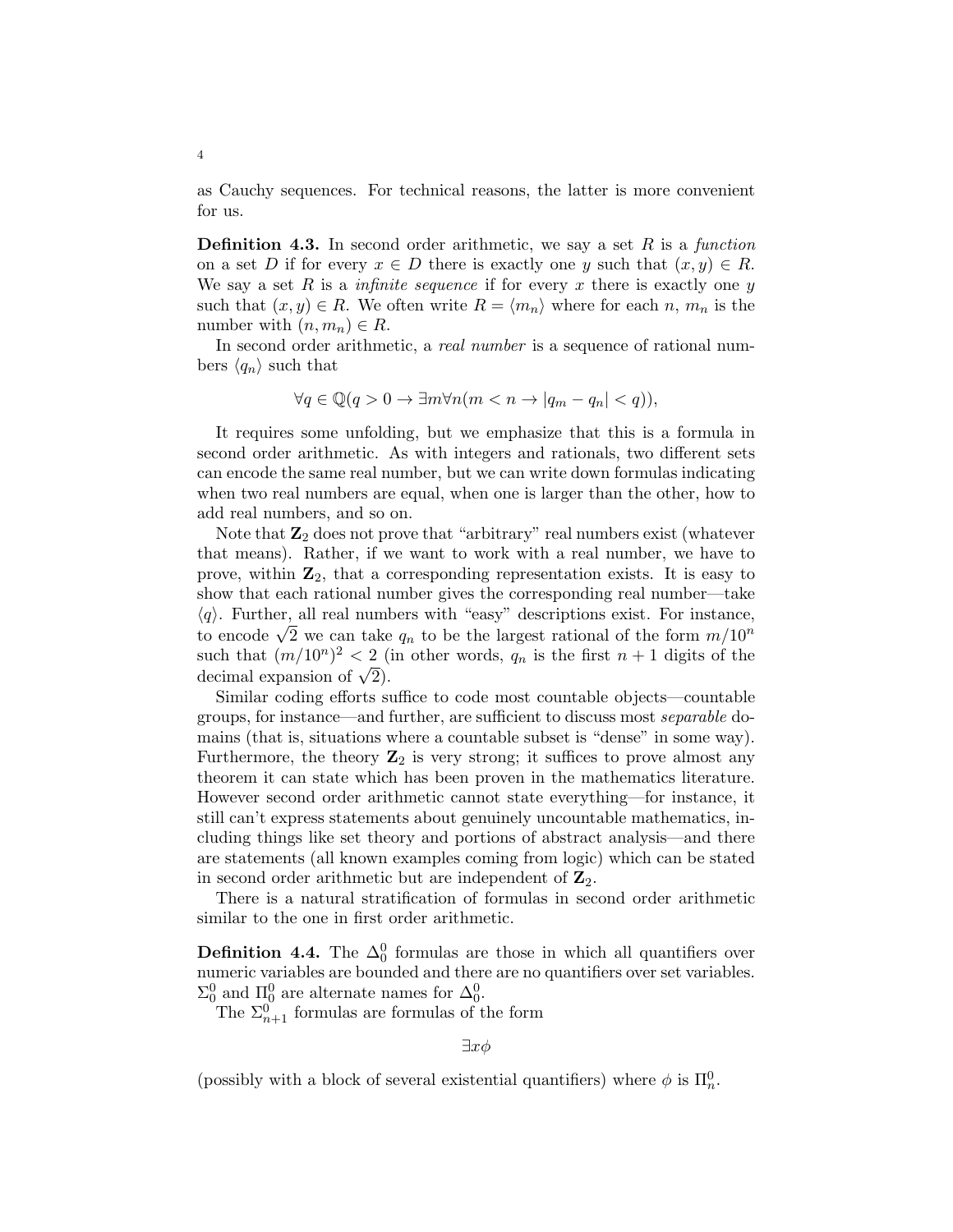The  $\Pi_{n+1}^0$  formulas are formulas of the form

 $\forall x \phi$ 

(possibly with a block of several universal quantifiers) where  $\phi$  is  $\Sigma_n^0$ .

The *arithmetic formulas*, sometimes written  $\Pi_{\infty}^{0}$ ,  $\Delta_{0}^{1}$ ,  $\Sigma_{0}^{1}$ , or  $\Pi_{0}^{1}$ , are those formulas with no quantifiers over set variables.

The  $\Sigma_{n+1}^1$  formuals are formulas of the form

 $\exists X \phi$ 

(possibly with a block of several existential quantifiers) where  $\phi$  is  $\Pi^1_n$ . The  $\prod_{n=1}^{1}$  formulas are formulas of the form

 $\forall X \phi$ 

(possibly with a block of several universal quantifiers) where  $\phi$  is  $\Sigma_n^1$ .

The  $\Pi_n^0$  and  $\Sigma_n^0$  formulas are essentially our old  $\Pi_n$  and  $\Sigma_n$  formulas (except that they can contain set variables, but not set quantifiers). The  $\Sigma_n^1$  and  $\Pi_n^1$  hierarchies are analagous, but with set quantifiers rather than numeric ones. Note the (largely accurate) implication that even a single set quantifier "trumps" any number of numeric quantifiers.

#### 4.3.  $ACA<sub>0</sub>$ .

It turns out that  $\mathbb{Z}_2$  is very strong, and we would like to consider some weaker theories.

**Definition 4.5.** The axioms of  $ACA_0$  consist of:

- The axioms of  $P^-$ ,
- The second order induction axiom,
- The comprehension scheme restricted to arithmetic formulas.

 $ACA<sub>0</sub>$  stands for "arithmetic comprehension axiom". The subscript 0 means that instead of the induction axiom for arbitrary formulas, we have only the second order induction axiom. In  $\mathbb{Z}_2$ , this didn't matter—every formula defined a set, so it didn't matter whether induction was over formulas or sets. In  $ACA_0$ , the difference is significant—there are plenty of formulas we can write down using set quantifiers which are perfectly sensible formulas, but since the comprehension axiom doesn't apply, they don't define sets, and therefore we do not have a corresponding induction axiom.

Unlike  $PA$ , the system  $ACA_0$  can express statements about countable sets, and objects encoded by countable sets. For an elementary example, consider the following basic statement from real analysis:

**Theorem 4.6** (Bolzano-Weierstraß Theorem). If  $\langle r_n | n \in \mathbb{N} \rangle$  is a bounded infinite sequence of real numbers then there is a subsequence  $n_0 < \cdots <$  $n_k < \cdots$  such that  $\lim_{k \to \infty} r_{n_k}$  exists.

This statement is outside the domain of first order arithmetic, but it can be expressed fairly naturally in the language of second order arithmetic. To talk about infinite sequences of real numbers, we can just use pairing:  $S$  is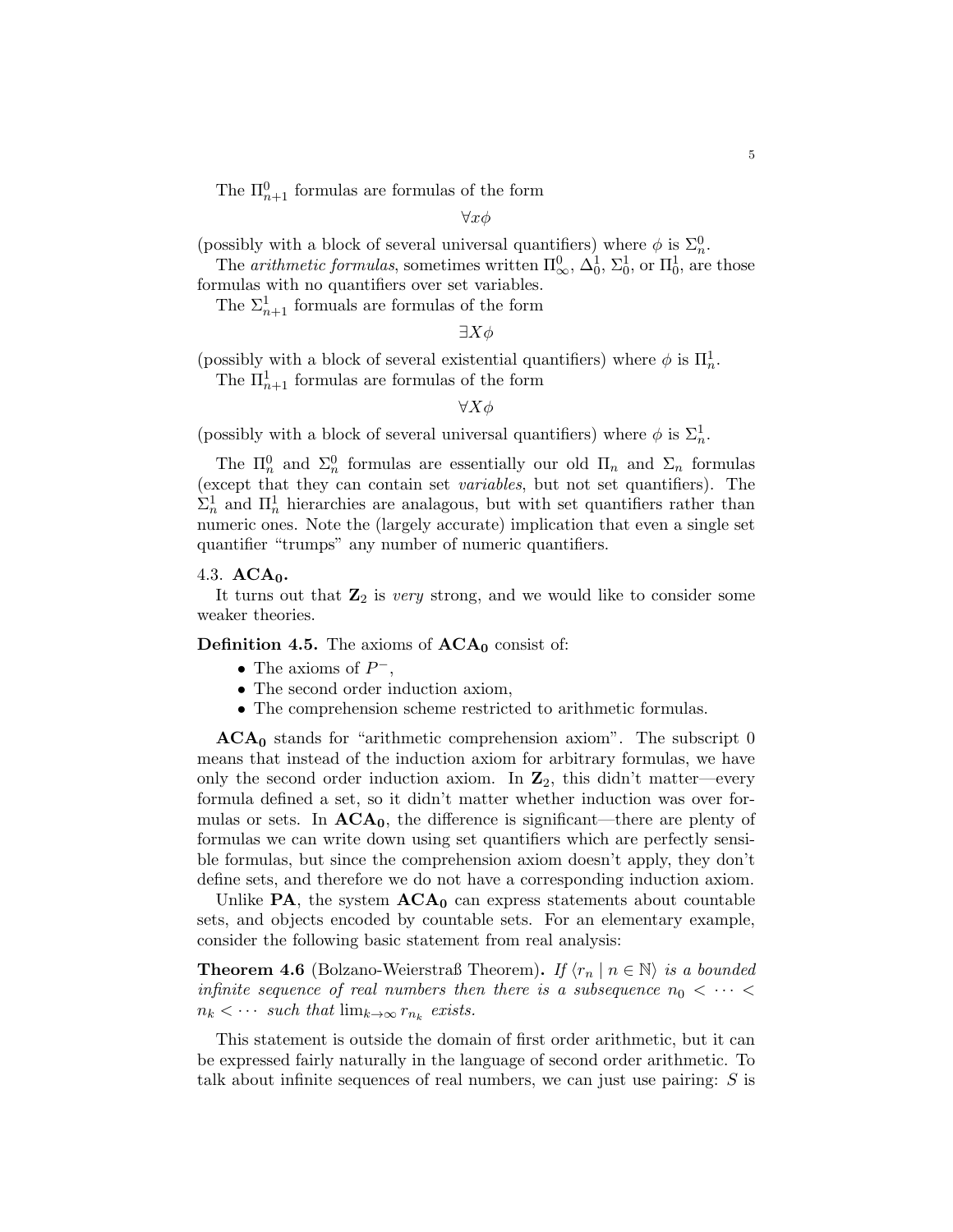an infinite sequence of real numbers if for each  $n, S_n = \{m \mid (n,m) \in S\}$  is a real number.

## **Theorem 4.7. ACA**<sup>0</sup> proves the Bolzano-Weierstraß Theorem.

*Proof.* Let S be a sequence of real numbers, so that for each  $n, S_n$  is a real number. Let b be an integer such that for each  $n, |S_n| \leq b$ . In general a sequence of real numbers could have many limits, and it will be easiest to pick out a natural one, namely the lim sup.

We will define a set T to consist of those pairs  $(n, k)$  such that  $S_n$  is within  $2^{-k}$  of the lim sup of the sequence. More precisely,  $(n, k) \in T$  if there are only finitely many m such that  $S_n + 2^{-k} < S_m$ ; this is an arithmetic formula, so  $\mathbf{ACA}_0$  proves that the set T exists.

We claim that for each k, there are infinitely many n such that  $(n, k) \in T$ . Suppose not, and pick some k with only finitely many n so  $(n, k) \in T$ . We construct a sequence as follows: take  $r_1$  to be any element so  $(r_1, k) \notin T$ , and given  $r_i$  with  $(r_i, k) \notin T$ , there are infinitely many m with  $S_{r_i} + 2^{-k}$  $S_m$ , only finitely many of which satisfy  $(m, k) \in T$ , so take  $r_{i+1}$  so that  $S_{r_i} + 2^{-k} < S_{r_{i+1}}$  and  $(r_{i+1}, k) \notin T$ . For each i we have

$$
-b \leq S_{r_1} < S_{r_2} - 2^{-k} < S_{r_3} - 2 \cdot 2^{-k} < \cdots S_{r_i} - i \cdot 2^{-k},
$$

so by choosing  $i > b2^{k+1}$ , we have  $S_{r_i} - i \cdot 2^{-k} > -b$ , which means  $S_{r_i} > b$ , contradicting the assumption that  $|S_n| \leq b$  for all b.

We should check that  $ACA_0$  can actually prove that the sequence  $r_i, \ldots, r_i$ exists. In PA, we would prove the existence using the induction axiom—we would take the statement "there exists a sequence  $\vec{r}$  of length i so that for each  $j \leq i$ ,  $(r_j, k) \notin T$  and for each  $j < i$ ,  $S_{r_j} + 2^{-k} < S_{r_{j+1}}$ ", observe that it holds trivially for length 0 (the empty sequence), and that if there is a sequence of length i, there is also a sequence of length  $i+1$ , which the argument above shows must exist. Similarly, in  $ACA_0$  we can consider the set I of i such that there is a sequence of length  $i$  with the desired properties, and argue that  $0 \in I$  and whenever  $i \in I$ ,  $i + 1 \in I$ ; therefore every number is in I, so in particular  $b2^{k+1} + 1 \in I$ .

Having shown that for each k, there are infinitely many n with  $(n, k) \in T$ , we define a sequence by setting  $r_k$  to be least such that  $(r_k, k) \in T$  and  $r_k > r_{k'}$  for  $k' < k$ . Again, to formalize this in  $ACA_0$ , we consider the sequences  $\vec{r}$  of length i such that for each  $k \leq i$ ,  $r_k$  is least with  $(r_k, k) \in T$ and  $r_{k'} < r_k$  for each  $k' < k$ . The statement that there exists such a sequence is arithmetic, so we take I to be the set of i such that there is such a sequence of length i; then  $0 \in I$  since the empty sequence has the desired property, and if there is a sequence of length  $i$ , there must also be a sequence of length  $i + 1$ , so there are such sequences of every length. By a similar inductive argument, we can show that there is a unique such sequence of any given length. Finally, observe that  $ACA_0$  also proves the existence of the set R of  $(k, r_k)$  such that  $r_k$  is the k-th element in the unique such sequence of length  $k$ .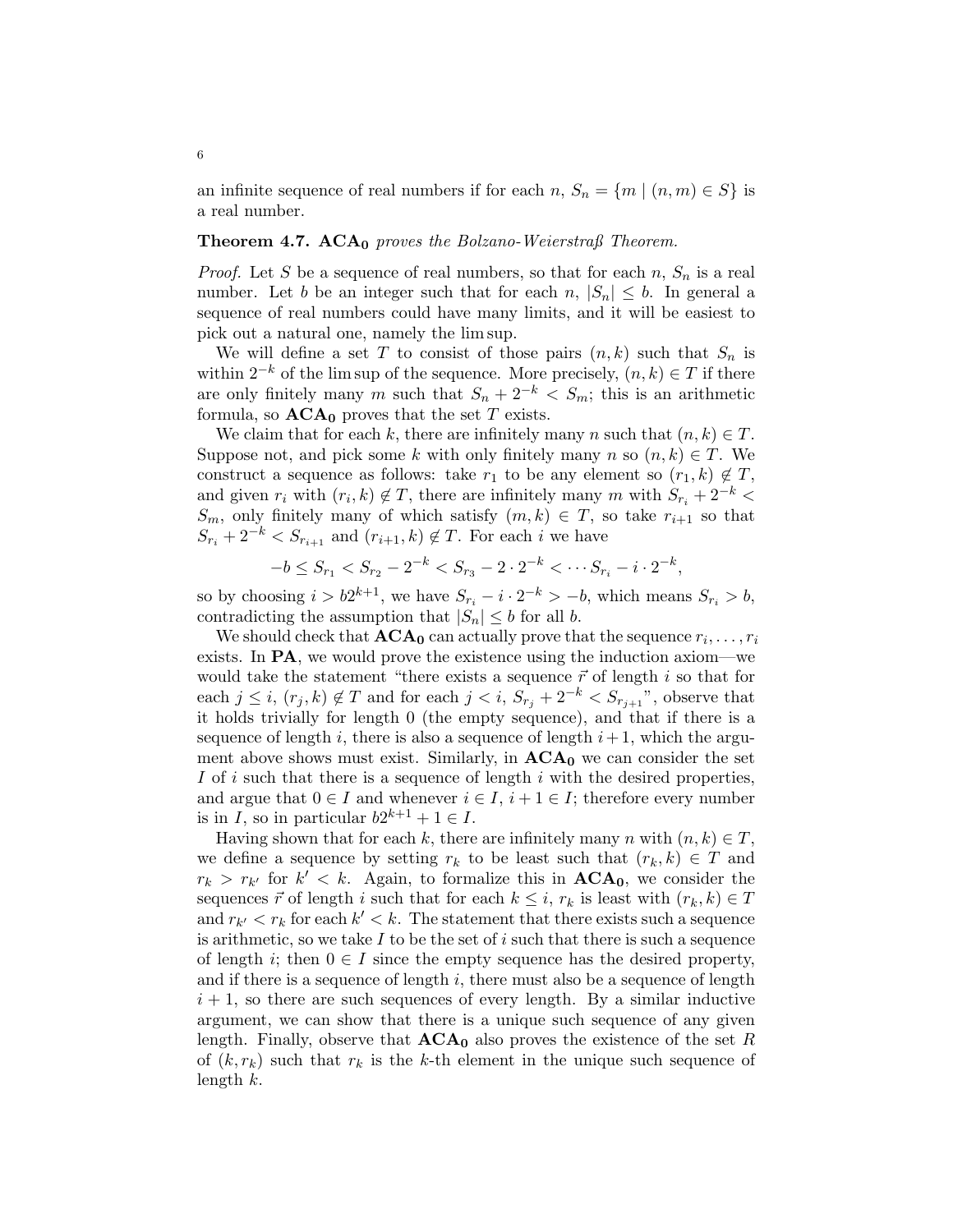Now that we have our convergent subsequence, constructing the limit is easy: a real number is a convergent sequence of rationals. Recall that each  $S_n = \langle S_{n,i} \rangle$  is a sequence of rational numbers converging to  $S_n$ , so choose  $q_k$  so that  $q_k = S_{r_k, i_k}$  where  $i_k$  is chosen so that  $|S_{r_k, i_k} - S_{r_k}| < 2^{-k}$ . Then each  $q_k$  is within  $2^{-(k-1)}$  of the lim sup of the sequence  $\langle S_n \rangle$ , so in particular  $\langle q_k \rangle$  converges to the lim sup.

Provability in  $ACA_0$  has been very thoroughly studied.  $ACA_0$  can express the notion of a continuous function (but not the notion of an arbitrary function on the real numbers), and therefore much of elementary real analysis.  $ACA<sub>0</sub>$  can also describe notions like countable groups, fields, and vector spaces, and prove many standard theorems on these objects.

We only discuss one more family of results in detail, coming from infinitary combinatorics.

Theorem 4.8 (Infinite Pigeonhole Principle). Let S be an infinite set, let f be a function on S and let T be a finite set such that for every  $s \in S$ ,  $f(s) \in T$ . Then there is an infinite set  $S' \subseteq S$  and  $a \ t \in T$  so that for every  $s \in S', f(s) = t.$ 

Note that the notion of a set being infinite can be expressed in second order arithmetic by saying that for every n, there is an  $m > n$  with  $m \in S$ . Conversely, to say that a set is finite is to say that there is some  $n$  such that every  $m \in S$  is  $\leq n$ .

*Proof.* Suppose not; in particular, suppose that for each  $t \in T$ ,  $S_t = \{s \in$  $S | f(s) = t$  is finite.

Then for each t, let us define  $U_t \subseteq S$  to be the set of  $n \in S$  such that for every  $m > n$  with  $m \in S$ ,  $f(m) \geq t$ . Let U be the set of t such that  $U_t$  is infinite. Since  $U_0 = S$ , certainly  $U_0$  is infinite, so  $0 \in U$ . Suppose  $t \in U$ , so  $U_t$  is infinite.  $U_t = S_t \cup U_{t+1}$ ; since  $S_t$  is finite, there is an n so that every element of S is  $\leq n$ . So for any n', we may choose an  $m > \max\{n', n\}$ with  $m \in U_t$ , and since  $m \notin S_t$ , we have  $m \in U_{t+1}$ . So  $U_{t+1}$  is infinite, and therefore  $t + 1 \in U$ .

By the second order induction axiom, every element is in  $U$ . In particular, take *n* large enough that every element of T is  $\lt n$ . Then  $U_n$  is infinite, so there is an  $m \in U_n$ ; but then  $f(m)$  is larger than every element of T. This is a contradiction.

**Definition 4.9.** Let  $\sigma = \langle s_0, s_1, \ldots, s_n \rangle$  be a finite sequence. An *initial* segment of  $\sigma$  is the sequence  $\langle s_0, \ldots, s_m \rangle$  for some  $m \leq n$  (including  $m = n$ and the empty sequence, where  $m = -1$ ). An *immediate extension* of  $\sigma$  is a sequence  $\langle s_0, \ldots, s_n, t \rangle$  for any t.

If  $\langle s_n \rangle$  is an infinite sequence, an initial segment is a finite sequence  $\langle s_0, \ldots, s_m \rangle$ .

A tree is a set S of finite sequences with the property that whenever  $\sigma \in S$ , every initial segment of  $\sigma$  belongs to S.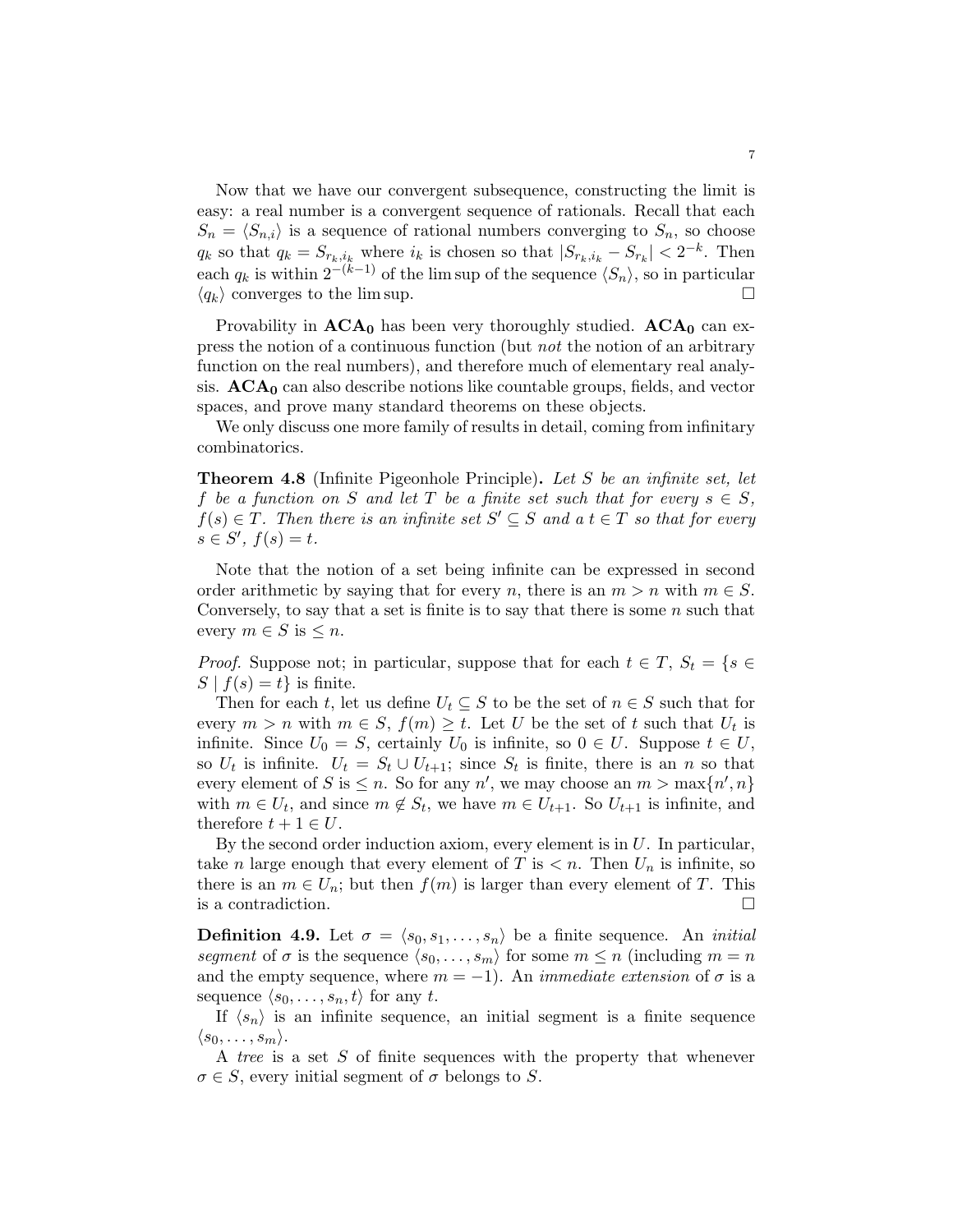**Theorem 4.10** (König's Lemma). Suppose that S is a tree of sequences of integers such that S contains infinitely many elements, but each sequence in S has only finitely many immediate extensions in S. Then there is an infinite sequence  $\langle s_n \rangle$  such that all its initial segments are in S. Furthermore, this can be proven in  $ACA<sub>0</sub>$ .

*Proof.* First, we consider the proof in general, without worrying about  $ACA_0$ . The idea is that we take the infinite sequence  $\langle s_n \rangle$  so that each of its initial segments is also an initial segment of infinitely many elements of S. For definiteness, we simply take the  $s_n$  least such that this is the case.

Formally, suppose we have defined  $s_0, \ldots, s_m$  (possibly with  $m = -1$  for the base case) such that  $\langle s_0, \ldots, s_m \rangle$  is an initial segment of infinitely many elements of S. (This is true by assumption in the base case, since the empty sequence is an initial segment of all sequences, and so in particular of all the infinitely many elements of  $S$ .) By assumption, there are finitely many  $t_1, \ldots, t_r$  such that  $\langle s_0, \ldots, s_m, t_i \rangle \in S$ . Consider those elements  $\tau$  of S such that  $\langle s_0, \ldots, s_m \rangle$  is an initial segment of  $\tau$ , and which are not equal to  $\langle s_0, \ldots, s_m \rangle$ . This is an infinite set  $S' \subseteq S$ . For each  $\tau \in S'$ , there is exactly one  $i \leq r$  such that  $\langle s_0, \ldots, s_m, t_i \rangle$  is an initial segment of  $\tau$ , so we can define a function  $f: S' \to [1, r]$ . By the infinite pigeonhole principle, there is an  $i \leq r$  so that  $f(\tau) = i$  for infinitely many  $\tau \in S'$ ; we take  $s_{m+1} = t_i$ .

To formalize this argument in  $ACA<sub>0</sub>$ , we first show that we can write down an arithmetic formula (using  $S$  as a parameter) defining an example of the desired sequence. It is convenient to do this in two steps. First, we simply define  $S^*$  to be the set of sequences  $\langle s_0, \ldots, s_m \rangle \in S$  such that there are infinitely many  $\tau \in S$  extending  $\langle s_0, \ldots, s_m \rangle$ ; this is easily expressed with a few numeric quantifiers ("for every r there is a  $t > r$  coding a sequence extending  $\langle s_0, \ldots, s_m \rangle$ ").

We wish to show that for every  $\sigma \in S^*$ , there is an immediate extension of  $\sigma \in S^*$ . To see this, let  $\sigma \in S^*$  be given; then  $\sigma \in S$  and there are infinitely many extensions of  $\sigma \in S$ . We carry out the argument above: let  $S_{\sigma} = \{\tau \mid \sigma \text{ is an initial segment of } \tau\},\$ let  $S_{\sigma}^0$  be the set of immediate extensions of  $\sigma$  in S, and define the coloring  $f : S_{\sigma} \to S_{\sigma}^0$ . Since  $S_{\sigma}^0$  is finite, there is an element of  $S^0_\sigma$  which is the value of f infinitely often, so this value of  $S^0_{\sigma}$  belongs to  $S^*$ .

Now we define our actual infinite sequence,  $T$ , to consist of those pairs  $(m, s_m)$  such that there is a  $\langle s_0, \ldots, s_m \rangle \in S^*$  such that there is no  $i \leq m$ and  $t < s_i$  such that  $\langle s_0, \ldots, s_{i-1}, t \rangle \in S^*$ . The definition ensures that for each m, there is at most one  $s_m$  such that  $(m, s_m) \in T$ . To see that there is such an  $s_m$ , let  $T^* = \{m \mid \exists s_m(m, s_m) \in T\}$ ; by the induction axiom, it suffices to show that  $0 \in T^*$  and whenever  $m \in T^*$ , also  $m + 1 \in T^*$ . The arguments are essentially the same; suppose  $(0, s_0), \ldots, (m, s_m) \in T$ . Then  $\langle s_0, \ldots, s_m \rangle = \sigma \in S^*$ , so there is some t with  $\langle s_0, \ldots, s_m, t \rangle \in S^*$ . Let U be the set of t such that for all  $t' < t$ ,  $\langle s_0, \ldots, s_m, t' \rangle \notin S^*$ ; clearly  $0 \in U$ , but there must be some  $t \notin U$ —take  $t + 1$  where  $\langle s_0, \ldots, s_m, t + 1 \rangle \in S^*$ , which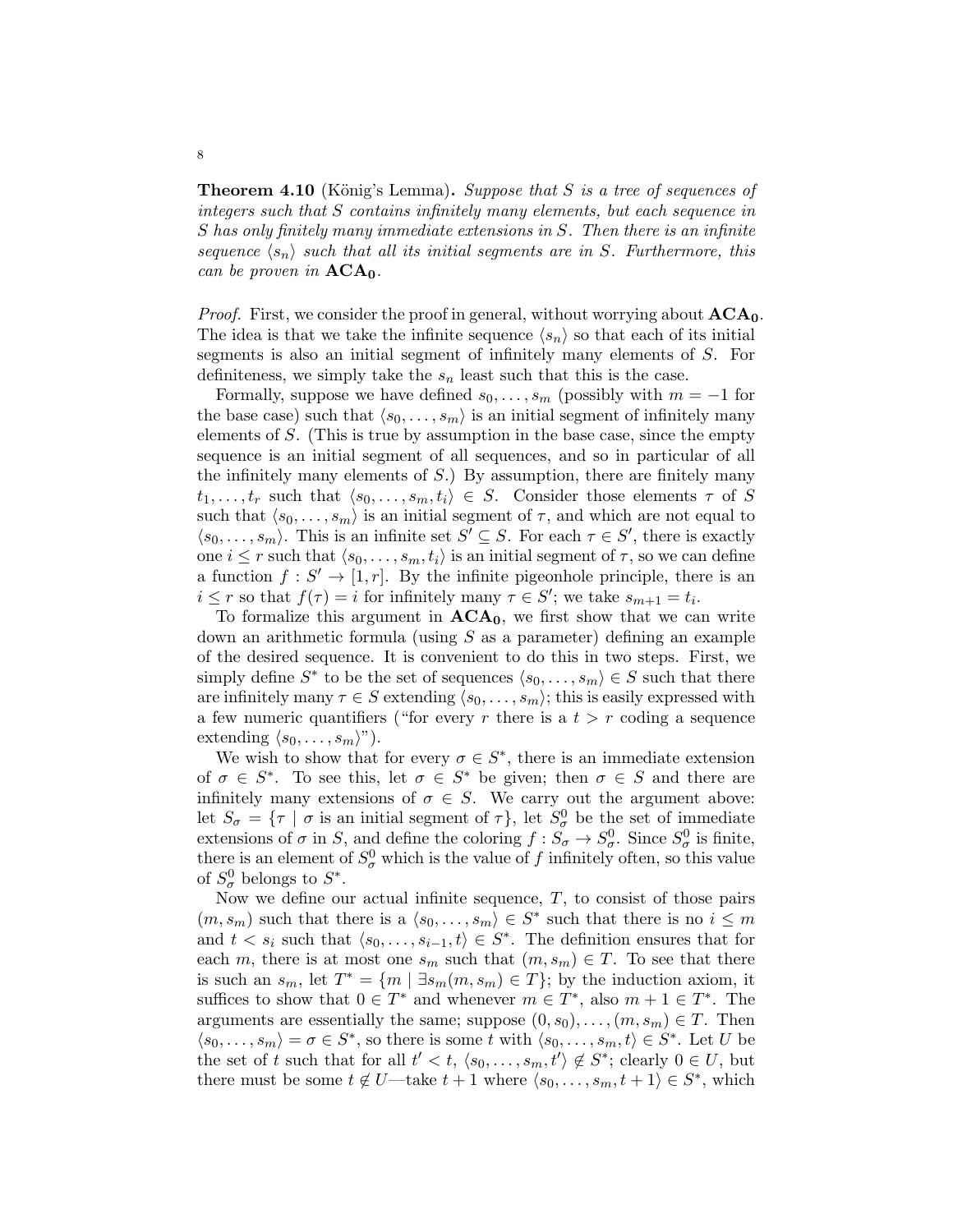exists since every element of  $S^*$  has an immediate extension in  $S^*$ . Since the induction axiom applies to U, there must be a  $t \in U$  such that  $t + 1 \notin U$ . Therefore  $\langle s_0, \ldots, s_m, t \rangle \in S^*$ , but for every  $t' < t$ ,  $\langle s_0, \ldots, s_m, t' \rangle \notin S^*$ , so  $(m+1,t) \in T.$ 

## 4.4. The Strength of  $ACA<sub>0</sub>$ .

 $ACA<sub>0</sub>$  corresponds very closely to **PA**. In fact, the first order consequences of  $ACA_0$  are exactly the theorems provable in PA.

**Theorem 4.11.** If  $PA \vdash \phi$  then  $ACA_0 \vdash \phi$ .

*Proof.* Easily follows from the fact that every axiom of **PA** is deducible in  $ACA_0$ .

<span id="page-8-0"></span>**Theorem 4.12.** If  $ACA_0 \vdash \phi$  where  $\phi$  is a formula in the language of Peano arithmetic then already  $\mathbf{PA} \vdash \phi$ .

In order to prove this, we need some lemmas.

**Definition 4.13.** Let X be a second order variable, and let  $\phi(x)$  be a formula not containing X with a distinguished free variable  $x$ . Then we define  $\psi[\phi/X]$  recursively by:

- $(t \in X)[\phi/X]$  is  $\phi(t)$ ,
- If  $\psi$  is atomic and not  $t \in X$  then  $\psi[\phi/X]$  is  $\psi$ ,
- $(\psi \circledast \theta)[\phi/X]$  is  $\psi[\phi/X] \circledast \theta[\phi/X],$
- $(Qy\psi)[\phi/X]$  is  $Qy\psi[\phi/X]$ ,
- $(QX\psi)[\phi/X]$  is  $QX\psi$ ,
- $(QY\psi)[\phi/X]$  is  $QY\psi[\phi/X]$  if  $Y \neq X$ .

**Lemma 4.14.** Suppose there is a cut-free deduction of  $\Gamma_{\text{ACA}_0}, \Gamma \Rightarrow \Sigma$  where  $\Gamma, \Sigma$  are arithmetic. Suppose also that  $\phi$  is substitutable for X in  $\Gamma, \Sigma$ . Then there is a cut-free deduction of  $\Gamma_{\text{ACA}_0}, \Gamma_{PA}, \Gamma[\phi/X] \Rightarrow \Sigma[\phi/X]$  of size no larger than the original deduction.

Proof. By induction on deductions. The only cases which do not follow immediately from the inductive hypothesis are the quantifiers rules  $L\exists$ ,  $R\forall$ , and L∀.

We first consider the  $R\forall$  case. This must be a first order variable, since there are no set quantifiers on the right-hand side of the sequent. If the eigenvariable appears in  $\phi$  we we apply the substitution lemma to replace the eigenvariable with a fresh variable, and apply the same  $R\forall$  inference. In the  $L\exists$  case, if we are considering a first order variable, the same argument applies. (In both cases, we also need to consider the possibility that the quantifier binds a variable in  $\phi$ ; this is prevented by the substitutability assumption.)

If we are substituting for a second order variable, either  $X$  is not the eigenvariable, in which case the same argument applies, or  $X$  is the eigenvariable, in which case X does not appear in  $\Gamma$  or  $\Sigma$ , so no changes are required.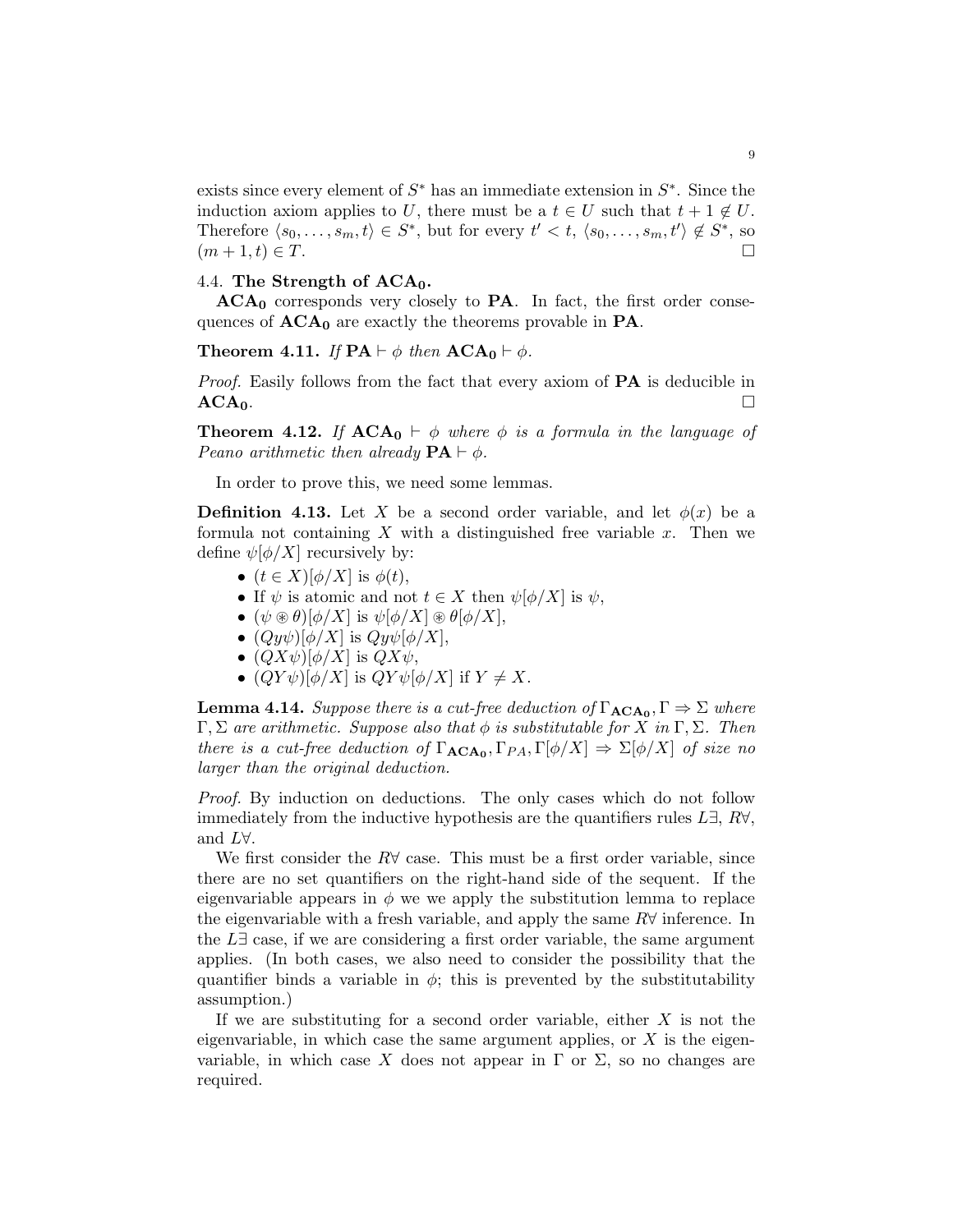In the  $L\forall$  case, if the main variable is not X, the claim follows immediately from the inductive hypothesis. So consider the difficult case:

| $\Gamma_{\text{ACA}_0}, \Gamma, \psi[X/Y] \Rightarrow \Sigma$      |
|--------------------------------------------------------------------|
| $\Gamma_{\text{ACA}_0}, \Gamma, \forall Y \psi \Rightarrow \Sigma$ |

In this case, the inductive hypothesis gives us a deduction of

$$
\Gamma_{\mathbf{ACA_0}}, \Gamma[\phi/X], \psi[\phi/Y] \Rightarrow \Sigma[\phi/X].
$$

We must have  $\forall Y \psi \in \Gamma_{\text{ACA}_0}$ , so  $\forall Y \psi$  is an induction axiom. But then  $\psi[\phi/Y]$  is an axiom in  $\Gamma_{PA}$ , so we have

$$
\Gamma_{\mathbf{ACA_0}}, \Gamma_{PA}, \Gamma[\phi/X] \Rightarrow \Sigma[\phi/X].
$$

 $\Box$ 

**Lemma 4.15.** Suppose we have a cut-free deduction of  $\Gamma_{\text{ACA}_0}, \Gamma \Rightarrow \Sigma$  where  $\Gamma, \Sigma$  are arithmetic. Let  $\Gamma', \Sigma'$  be the result of replacing all free second order variables in  $\Gamma, \Sigma$  with  $\bot$ . Then there is a deduction of  $\Gamma_{PA}, \Gamma' \Rightarrow \Sigma'$  where all cuts are over arithmetic formulas.

Proof. By induction on the size of the deduction. The only non-trivial cases are quantifier rules with second order variables, and since  $\Sigma$  is arithmetic, all such formulas appear on the left-hand side. Suppose we are in the second order L∃ case:

$$
\frac{\Gamma_{\text{ACA}_0}, \Gamma, \psi \Rightarrow \Sigma}{\Gamma_{\text{ACA}_0}, \Gamma', \exists X \psi \Rightarrow \Sigma'}
$$

Since the formulas in  $\Gamma$  are arithmetic,  $\exists X\psi$  must be an axiom of  $\text{ACA}_0$ , and so must be a comprehension axiom

$$
\exists X \forall x (x \in X \leftrightarrow \phi(x))
$$

for some arithmetic formula  $\phi$ . We may apply the previous lemma to substitute  $\phi$  for X, obtaining a deduction of

$$
\Gamma_{\mathbf{ACA_0}}, \Gamma_{PA}, \Gamma, \psi[\phi/X] \Rightarrow \Sigma.
$$

(Since X is the eigenvariable, it does not appear in  $\Gamma\Sigma$ .) This deduction is no larger than the original, so we may apply IH, obtaining a deduction of

$$
\Gamma_{PA}, \Gamma', \psi[\phi/X]' \Rightarrow \Sigma'.
$$

Since  $\psi[\phi/X]'$  is derivable, we may apply a cut to obtain a deduction of

 $\Gamma_{PA}, \Gamma' \Rightarrow \Sigma'.$ 

Suppose we are in the second order  $L \forall$  case:

 $\Gamma_{\textbf{ACA}_0}, \Gamma, \psi \Rightarrow \Sigma$  $\Gamma_{\text{ACA}_0}, \Gamma', \forall X \psi \Rightarrow \Sigma'$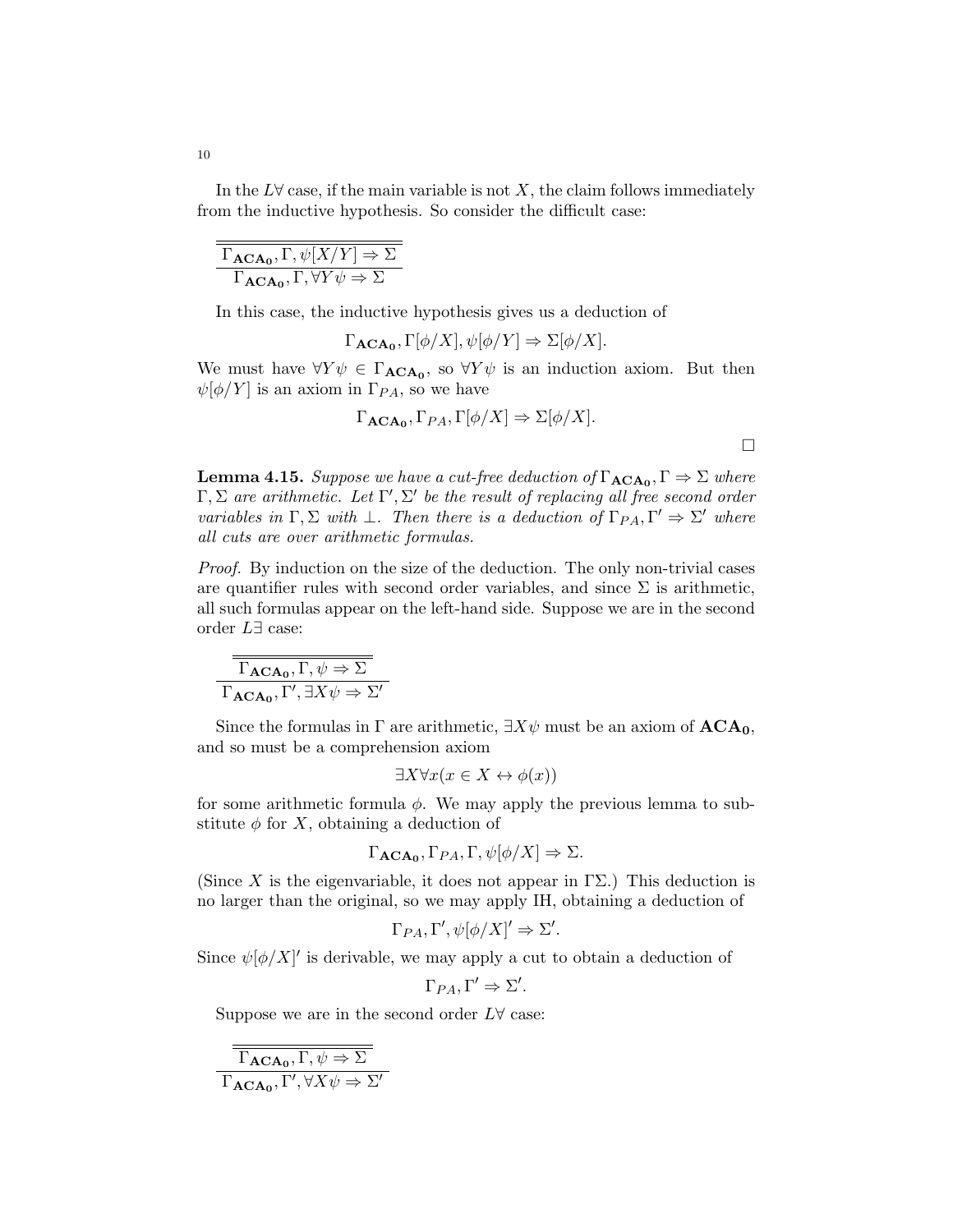Then  $\forall X \psi$  must be an induction axiom, so we may substitute X with any formula—say, ⊥—and apply the previous lemma to obtain a deduction of

$$
\Gamma_{\mathbf{ACA_0}}, \Gamma_{PA}, \Gamma[\bot/X], \psi[\bot/X] \Rightarrow \Sigma[\bot/X].
$$

SInce  $\psi[\perp/X]$  is an instance of the first order induction axiom, this is already

$$
\Gamma_{\mathbf{ACA_0}}, \Gamma_{PA}, \Gamma[\perp/X] \Rightarrow \Sigma[\perp/X].
$$

We may then apply IH to obtain a deduction of

$$
\Gamma_{PA}, \Gamma' \Rightarrow \Sigma'.
$$

*Proof of [4.12.](#page-8-0)* Suppose  $\mathbf{ACA_0} \vdash \Gamma \Rightarrow \Sigma$  where  $\Gamma, \Sigma$  do not contain any second order variables. By the cut-elimination theorem, there must be a cut-free deduction

$$
\vdash \Gamma_{\mathbf{ACA_0}}, \Gamma \Rightarrow \Sigma.
$$

We simply apply the previous lemma, obtaining a deduction of  $\Gamma_{PA}, \Gamma' \Rightarrow \Sigma'.$ Since Γ, Σ do not contain any second order variables,  $\Gamma' = \Gamma$ ,  $\Sigma' = \Sigma$ , so we are done.  $\Box$ 

#### 4.5. Reverse Mathematics.

Is  $ACA_0$  necessary to prove the examples above? Put another way, we know from our work on cut-elimination that there is a natural notion of "strength" of a mathematical theory, namely the proof-theoretic ordinal. Second order arithmetic turns out to be a good place to quantify the strength of mathematical statements.

To make this precise, we will fix a weak "base theory", and ask the what the consequences of some interesting mathematical statement  $\sigma$  are when using the base theory. (Some base theory of arithmetic is needed; for instance, in the absence of enough arithmetic to prove that the rationals and reals have their intended properties, it's hard to argue that the statement even means what it is supposed to mean.)

**Definition 4.16.** The theory  $\mathbf{RCA}_0$  consists of:

- The axioms of  $P^-$ ,
- $I\Sigma_1$ ,
- The second order induction axiom

$$
\forall X (\mathbf{0} \in X \land \forall x (x \in X \to \mathbf{S}x \in X) \to \forall x \, x \in X).
$$

• The recursive comprehension scheme: if  $\phi(x)$  is a  $\Sigma_1$  formula and  $\psi(x)$  is a  $\Pi_1$  formula then

$$
\forall x(\phi(x) \leftrightarrow \psi(x)) \rightarrow \exists X \forall x (x \in X \leftrightarrow \phi(x))
$$

is an axiom.

 $\Box$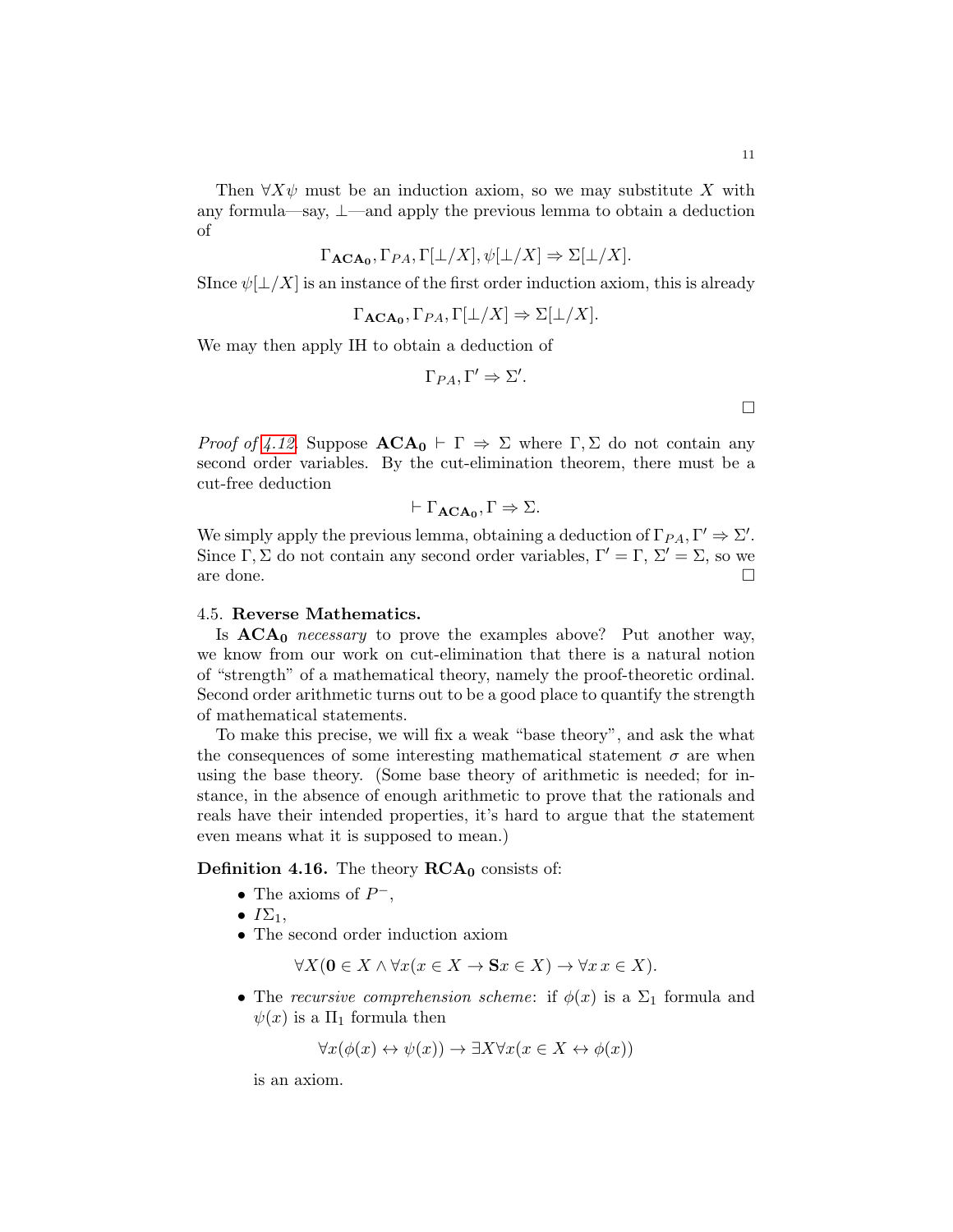Note that  $RCA_0$  has slightly more induction than its comprehension scheme suggests; we have to add induction over  $\Sigma_1$  formulas. It turns out that without the additional induction axiom, the system is too weak even to use as a base theory for many purposes.

One might wonder why, instead, we don't add comprehension for  $\Sigma_1$  formulas. The answer is that this theory is equivalent to  $\mathbf{ACA}_0$ ! The reason is that we can use multiple steps: if we want  $\{x \mid \forall y \exists z \phi(x, y, z)\}\,$  we can first define  $S_1$  to be  $\{(x, y) \mid \exists z \phi(x, y)\}$ , define  $S_2$  to be  $\{x \mid \exists y (x, y) \notin S_1\}$ , and finally our desired set is  $\{x \mid x \notin S_2\}.$ 

In particular, this means that to show that an extension of  $\text{RCA}_0$  includes  $ACA<sub>0</sub>$ , it suffices to show that it has comprehension for  $\Sigma<sub>1</sub>$  formulas with parameters.

In  $\mathbf{RCA}_0$ , the definition of a real number we gave above does not work. We should define a real number to by a Cauchy sequence which converges with a specified rate of convergence.

**Definition 4.17.** In  $RCA_0$ , a real number is a sequence of rational numbers  $\langle q_n \rangle$  such that

$$
\forall k \in \mathbb{N} \forall m, n (k < m < n \to |q_m - q_n| < 2^{-k}).
$$

In  $ACA<sub>0</sub>$ , this is equivalent to the original definition, in the sense that  $ACA<sub>0</sub>$  proves that every number in the original sense is equal to a real number in this stronger sense. On the other hand,  $\mathbf{RCA}_0$  cannot prove useful properties of real numbers in the sense of  $ACA<sub>0</sub>$ .

The next two theorems are typical results in the area known as Reverse Mathematics.

**Theorem 4.18.** Over  $RCA<sub>0</sub>$ , the Bolzano-Weierstraß Theorem implies  $ACA<sub>0</sub>$ .

We mean the Bolzano-Weierstraß Theorem for real numbers in the sense of  $\mathbf{RCA}_0$ , of course.

*Proof.* Fix some  $\Sigma_1$  formula  $\exists x \phi(x, y)$ . We wish to show that  $\{y \mid \exists x \phi(x, y)\}$ actually exists. The idea is that we'll define a sequence of rational numbers which is already convergent, and whose limit encodes exactly this set. More precisely, we will arrange to converge to

$$
\sum_{y|\exists x \phi(x,y)} 2^{-y}
$$

.

We define  $q_n = \sum_{y \leq n, \exists x \leq n \phi(x,y)} 2^{-y}$ . Observe that the sequence  $\langle q_n \rangle$  does exist in  $\mathbf{RCA_0}$ , since it is given by a formula with only bounded quantifiers. Therefore the corresponding sequence of real numbers  $S_n = q_n$  exists as well.

If the Bolzano-Weierstraß Theorem holds, this sequence has a limit  $S =$  $\langle q'_n \rangle$ . If we want to know whether  $\exists x \phi(x, y)$ , we can simply look at the binary expansion of  $q'_{y+1}$ ;  $q'_{y+1}$  is within  $2^{-(y+1)}$  of the final value of the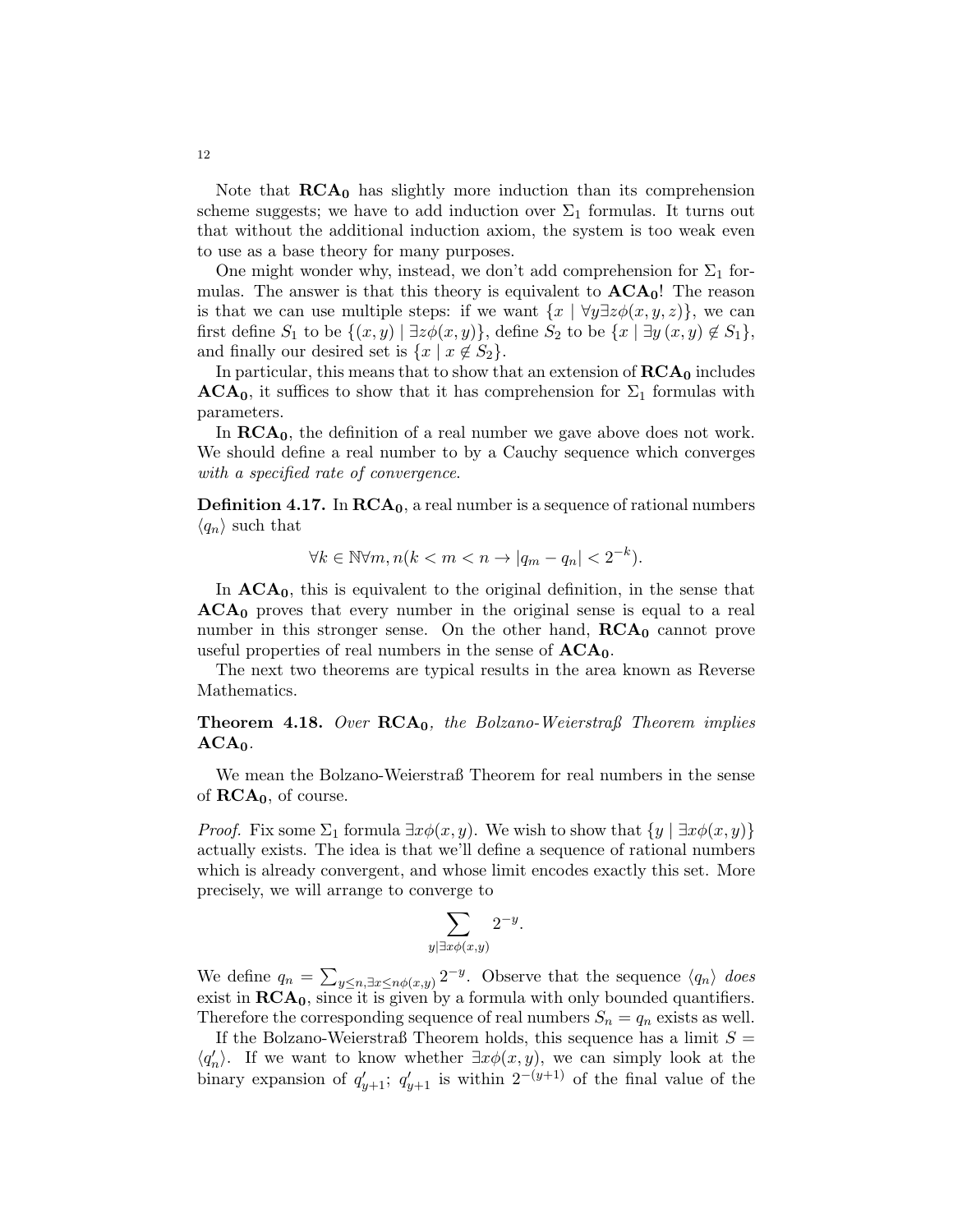sequence, so there is any x such that  $\exists x \phi(x, y)$  exactly if the y-th digit in the expansion of  $q_i'$  $y_{y+1}$  is 1.

This means that the Bolzano-Weierstraß Theorem is *equivalent* to  $ACA_0$ (given that we are working in at least  $\mathbf{RCA}_0$ ).

## **Theorem 4.19.** Over  $RCA_0$ , König's Lemma implies  $ACA_0$ .

*Proof.* Again, fix some  $\Sigma_1$  formula  $\exists x \phi(x, y)$ . We define a tree of sequences by saying that  $\sigma = (s_0, \ldots, s_n) \in T$  if for each  $i \leq n$ , either:

- $s_i = 0$  and there is no  $x \leq n$  such that  $\phi(x, i)$  holds, or
- $s_i > 0$  and  $s_i 1$  is least such that  $\phi(s_i 1, i)$ .

Again, notice that this is given by a formula with only bounded quantifiers.

This is clearly finitely branching; actually, each  $\sigma$  has at most two extensionsone by 0 and one by the least  $s_i-1$  with  $\phi(s_i-1, i)$ . To see that this is infinite, it suffices to show that for each n, there is a sequence  $\langle s_0, \ldots, s_n \rangle \in T$ ; we may take this to be the sequence where  $s_i$  is  $x+1$  where  $x \leq n$  is least such that  $\phi(x, i)$ , if there is any, and 0 otherwise. This sequence always exists, and always belongs to T.

By König's Lemma, there is an infinite sequence  $\langle s_n \rangle$  through this. We claim that  $\exists x \phi(x, y)$  iff  $s_y \neq 0$ . Suppose  $\exists x \phi(x, y)$ ; then there is a least such x. The sequence  $\langle s_0, \ldots, s_{y-1}, 0, \ldots, s_x \rangle \notin T$ , so we cannot have  $s_y = 0$ . On the other hand, suppose  $\forall x \phi(x, y)$ . Then  $\langle s_0, \ldots, s_y \rangle \in T$  implies  $s_y = 0$ since the second clause can never be satisfied.  $\square$ 

Just as the first order part of  $ACA_0$  is exactly  $PA$ , it can be shown that the first order part of  $\mathbf{RCA}_0$  is exactly  $I\Sigma_1$ .

#### 4.6. WKL<sub>0</sub> and other theories weaker than  $ACA_0$ .

One of the surprising discoveries in the early investigation of reverse mathematics was that statements from analysis and algebra tended to group into a small number of categories. In fact, almost all the early theorems investigated turned out to be equivalent to one of five theories, the so-called Big 5 theories of reverse mathematics.  $RCA_0$  and  $ACA_0$  are two of them.

**Definition 4.20.** The theory  $\text{WKL}_0$  consists of the axioms of  $\text{RCA}_0$  together with the following axiom:

> Suppose  $S$  is a tree of sequences of 0's and 1's containing infinitely many elements. Then there is an infinite sequence  $\langle s_n \rangle$  such that all its initial segments are in S.

This axiom is called "weak König's lemma". It is clearly a special case of König's lemma, so  $\text{WKL}_0$  is between  $\text{RCA}_0$  and  $\text{ACA}_0$ . To see that  $WKL_0$  is actually stronger than  $RCA_0$  is typically an exercise in computability: it is easy to show that there is a model of  $\text{RCA}_0$  where the sets are exactly the computable sets, and one then shows that is not a model of  $WKL_0$ . On the other hand, it can be shown that not only is  $WKL_0$ weaker than  $ACA_0$ , it's actually quite close to  $RCA_0$ .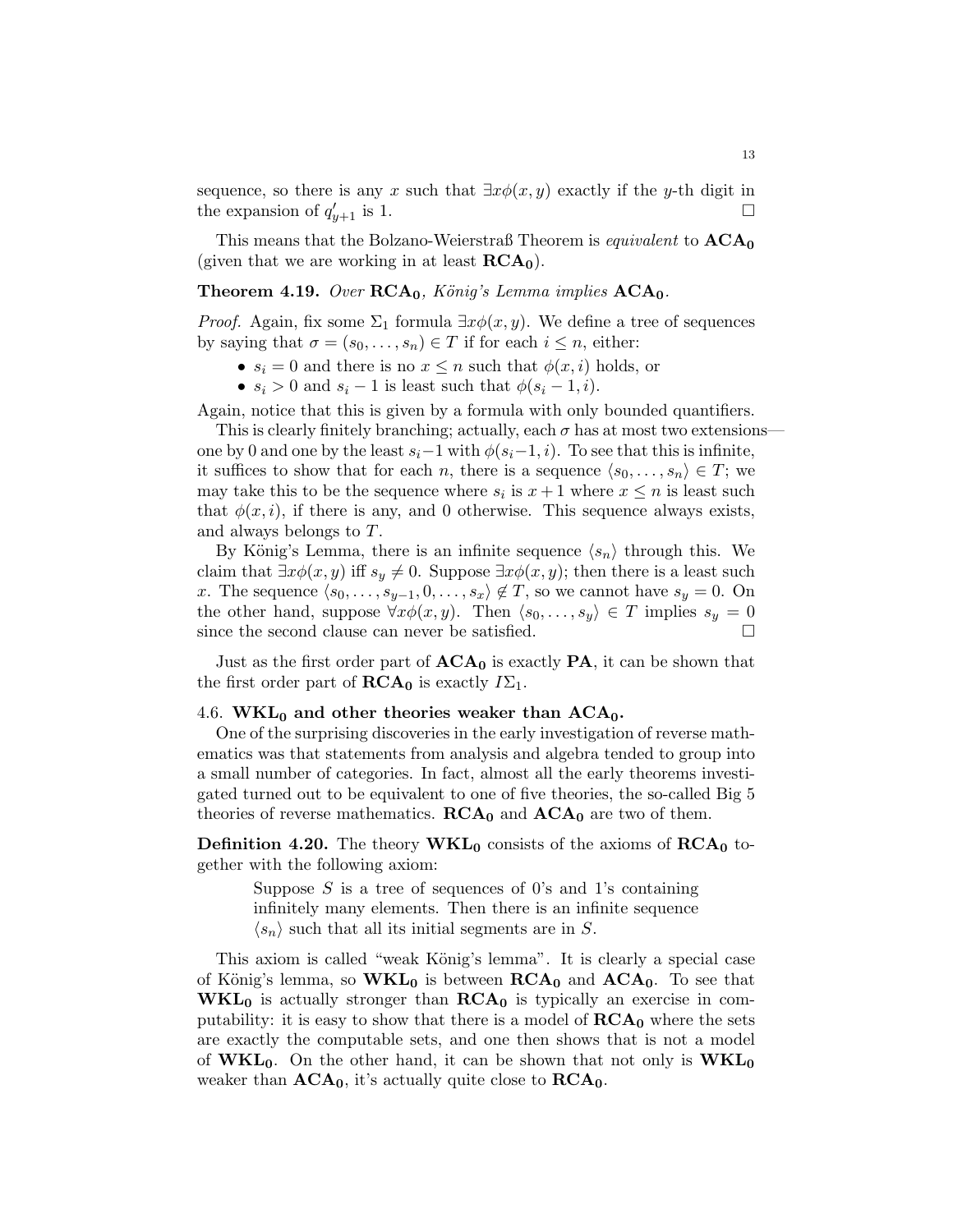## **Theorem 4.21.** If  $\text{WKL}_0 \vdash \phi$  where  $\phi$  is arithmetic then  $\text{RCA}_0 \vdash \phi$ .

There are several proofs of this theorem; the simplest one, due to Harrington, uses forcing to show that any model of  $\mathbf{RCA}_0$  can be extended to a model of  $\mathbf{WKL}_0$  by adding additional sets. An alternate proof, due to Ferreira and Ferreira, uses cut-elimination. It immediately follows that the same holds for  $\Pi_1^1$  sentences, since deducing  $\forall X \phi(X)$  is equivalent to deducing  $\phi(X)$  with X free.

One consequence is that the proof-theoretic ordinal of  $\mathbf{WKL}_0$  is the same as that of  $\mathbf{RCA_0}$  ( $\omega^{\omega}$ ); this is easily seen since stating that an ordinal is well-founded is a  $\Pi^1_1$  sentence. Nonetheless,  $\mathbf{WKL}_0$  proves many theorems about the existence of sets that  $RCA_0$  does not. For example:

# **Theorem 4.22.** The statement that every consistent theory has a complete consistent extension is equivalent to  $\mathbf{WKL}_0$  (using  $\mathbf{RCA}_0$  as a base theory).

Proof. Recall that we can formalize all our proof theory, interpreting formulas by sequences of symbols, which are in turn coded by numbers, and deductions as sequences of formulas which can again be coded by numbers. Let  $S$  be a set of formulas with the property that there is no deduction of  $S' \Rightarrow \bot$  where  $S' \subseteq S$ .

For each sequence  $\sigma$  of 0's and 1's, we will define a finite set of formulas  $X_{\sigma}$ : if  $n < |\sigma|$  and n codes a formula  $\phi$  then  $n \in X_{\sigma}$  if the n-th position of  $\sigma$ is 1, and the number coding  $\neg \phi$  is in  $X_{\sigma}$  if the *n*-th position of  $\sigma$  is 0. Now we define a tree T consisting of those  $\sigma$  such that there is no deduction of  $S' \Rightarrow \bot$  where  $S' \subseteq S \cup X_{\sigma}$  and the code of the deduction is  $\leq |\sigma|$ .

Note that we really need the bound on the code of the deduction in order to prove in  $\mathbf{RCA}_0$  that the tree exists: the statement that  $S \cup X_{\sigma}$  is consistent—that is, that there is no deduction at all—is  $\Sigma_1$ .

We claim that for every n, there is a  $\sigma \in T$  with  $|\sigma| = n$ : if not, for all the finitely many  $\sigma$  of length n we have a deduction of  $\perp$  from some subset of  $S\cup X_{\sigma}$ . But given a deduction of  $\perp$  from  $S_0\cup{\phi}$  and a deduction of  $\perp$  from  $S_1 \cup {\neg \phi}$ , we may easily derive a deduction of  $\bot$  from  $S_0 \cup S_1$ . Iterating this argument finitely many times, we obtain a deduction of  $\perp$  from some subset of S, contradicting our assumption.

By **WKL<sub>0</sub>**, there is an infinite branch  $\Lambda$  through T. Take  $X = \bigcup_{\sigma \subset \Lambda} X_{\sigma}$ . Clearly  $S \subseteq X$  and X is consistent: if there were any deduction of a contradiction, it would be coded by some number, and use only a finite subset of X, and therefore at some finite length an initial segment would be rejected from T. For any formula  $\phi$ ,  $\phi$  is coded by some n, so when  $|\sigma| = n + 1$ , we have ensured either  $\phi$  is in  $X_{\sigma}$  or the negation of  $\phi$  is. Therefore X is a complete, consistent extension of S, as desired.

For the converse, suppose every consistent theory has a complete extension, and let  $T$  be a tree of 0's and 1's with infinitely many elements. We define a language with countably many zero-ary relation symbols  $P_{\sigma}$ , one for each sequence  $\sigma$ . Define a theory S to consist of: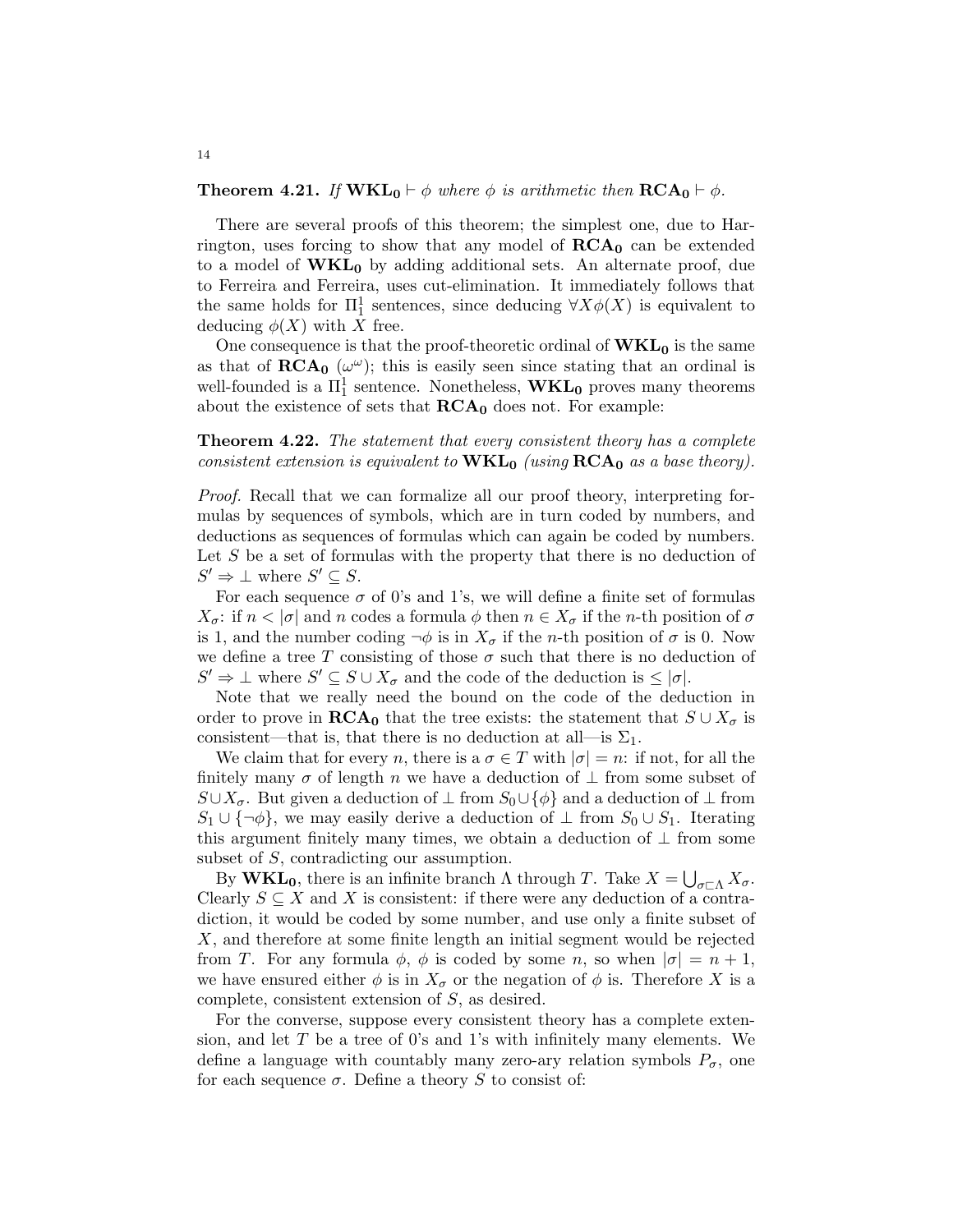- For each *n*, the formula  $\bigvee_{\sigma, |\sigma|=n} P_{\sigma}$ ,
- If  $|\sigma| = |\tau|, P_{\sigma} \rightarrow \neg P_{\tau},$
- If  $\sigma \notin T$ ,  $\neg P_{\sigma}$ .

Observe that this theory is consistent: a deduction of a contradiction would use finitely many sentences from  $S$ , and in particular, only contains symbols  $P_{\sigma}$  with  $|\sigma| \leq n$  for some n. But the formulas with such propositional variables have a model, namely take any  $\sigma \in T$  and make  $P_{\tau}$  true iff  $\tau \subseteq \sigma$ . By assumption, this theory has a complete extension X, and we take  $\Lambda =$  $\bigcup_{P_{\sigma} \in X} \sigma$ .  $P_{\sigma} \in X$  σ.

## 4.7. Theories stronger than  $ACA_0$ .

The other two theories of the Big 5 are stronger than  $ACA_0$ .

The usual definition of the theory  $ATR_0$  is a bit technical, so we use the following equivalent definition:

# Definition 4.23.  $\text{ATR}_0$  consists of:

- $RCA_0$ ,
- Whenever  $\prec_{\alpha}$  and  $\prec_{\beta}$  are well-orders, either there is a function f mapping the domain of  $\prec_{\alpha}$  onto an initial segment of the domain of  $\prec_{\beta}$ , or vice-versa.

 $\text{ATR}_0$  stands for "arithmetic transfinite recursion". The standard formulation uses an axiom which states that any arithmetic operation can be iterated along any well-ordering.

We briefly describe the proof-theoretic ordinal of  $\text{ATR}_0$ . We define a two place function on ordinals,  $\varphi(\alpha, \beta)$ , as follows:

- $\phi(0,\beta) = \omega^{\beta},$
- $\phi(\alpha, \beta)$  is the least ordinal  $\gamma$  such that:
	- $-$  If  $\beta' < \beta$  then  $\phi(\alpha + 1, \beta') < \gamma$ ,
	- If  $\delta < \gamma$  and  $\alpha' < \alpha$  then  $\phi(\alpha', \delta) < \gamma$ .

 $\varphi$  is called the *Veblen fucntion*. (Sadly, there are some slight variations in the precise definition, though this version is fairly typical.) Observe that  $\phi(1,\beta) = \epsilon_{\beta}$ , the  $\beta$ -th ordinal closed under the operation  $\gamma \mapsto \omega^{\gamma}$ . More generally,  $\phi(\alpha, \beta)$  is closed under  $\gamma \mapsto \phi(\alpha', \gamma)$  for each  $\alpha < \alpha'$ .

The ordinal  $\Gamma_0$  is the least ordinal such that whenever  $\alpha, \beta < \Gamma_0$ ,  $\phi(\alpha, \beta) <$  $Γ_0$ . The ordinal  $Γ_0$  has been associated with the philosophical position of predicativism: the idea that the well-defined mathematical notions are those which can be constructed from objects which have been constructed at a previous stage.

The final, strongest, theory in the Big 5 is:

Definition 4.24.  $\Pi_1^1$ -CA<sub>0</sub> consists of:

- $\bullet$   $P^-$ ,
- The second order induction axiom,
- The comprehension scheme for  $\Pi^1_1$  formulas.